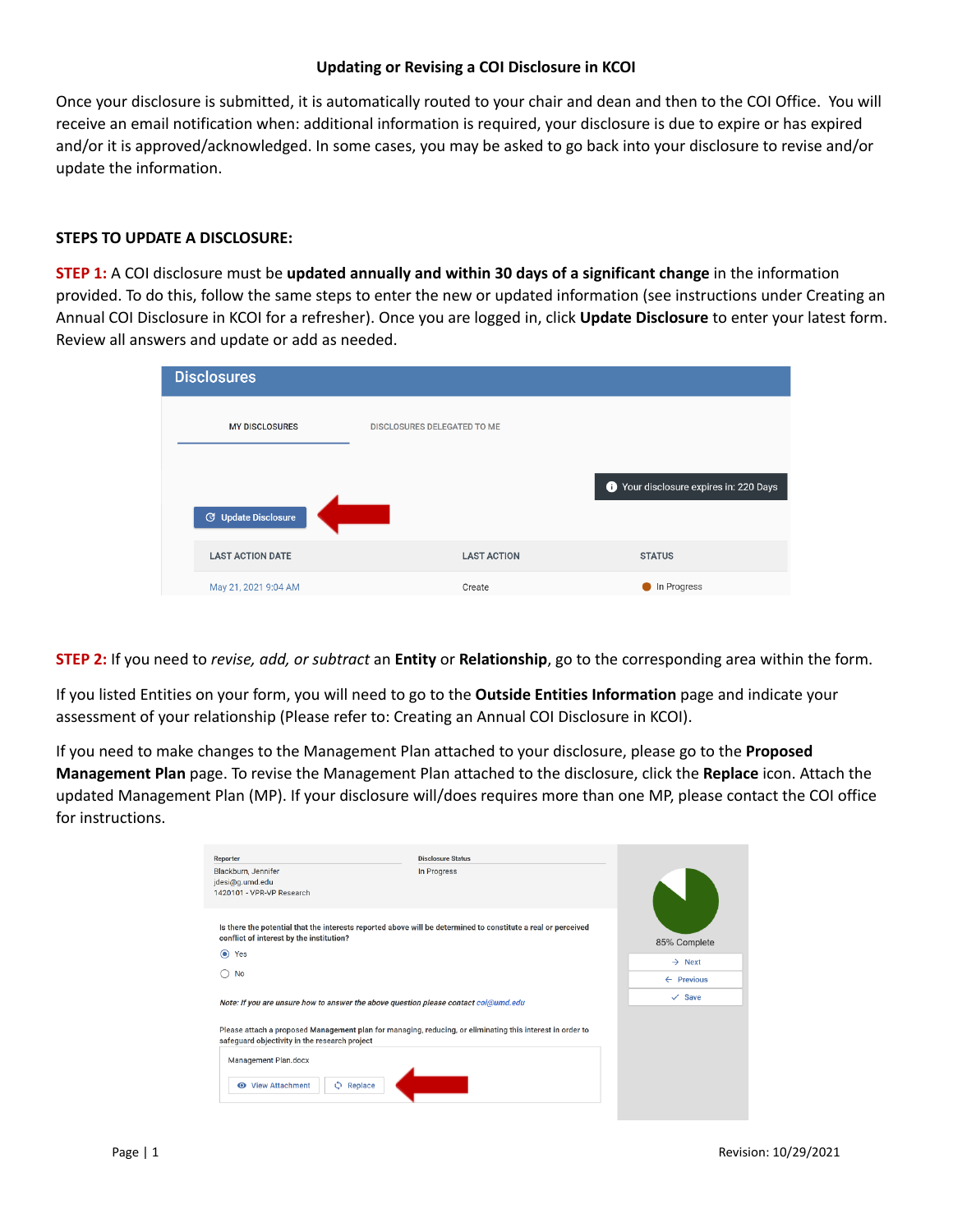Make any additional changes that are needed, continue to the **Certification** page, and click **Submit**.

## **STEPS TO REVISE A DISCLOSURE:**

**STEP 1:** If your COI disclosure is returned to you for revisions, return to the disclosure via the Kuali portal (Please refer to: Creating an Annual COI Disclosure in KCOI). Your page will look similar to this, with the status reading **Revisions Required**. Click on the **date in blue** to enter the form.

|  | <b>Disclosures</b>      |                    |                                      |
|--|-------------------------|--------------------|--------------------------------------|
|  |                         |                    | Your disclosure expires in: 354 Days |
|  | <b>LAST ACTION DATE</b> | <b>LAST ACTION</b> | <b>STATUS</b>                        |
|  | Oct 12, 2021 1:14 PM    | Send Back          | Revisions Required                   |

**STEP 2:** An overview of the reviewer comments and questions that need your attention will be shown in a box on the right.

Scroll down the form to find the reviewer comments and click the **Comment** boxes.

| <b>Research Conflicts of Interest</b><br>NOTE: Selecting 'Yes" to any of the questions below will prompt completion of the "Outside Entity Information" section of this form.                                                                                                                       |  |  |  |
|-----------------------------------------------------------------------------------------------------------------------------------------------------------------------------------------------------------------------------------------------------------------------------------------------------|--|--|--|
|                                                                                                                                                                                                                                                                                                     |  |  |  |
| During the past twelve months, did you and/or your family members receive compensation, monetary or otherwise, from any external entity (not<br>UMD) operating in areas relating to your UMD responsibilities?                                                                                      |  |  |  |
| Please include <i>any</i> compensation paid to you and your family members such as but not limited to: Consulting fees, Honoraria, Speaking fees,<br>Sponsored or reimbursed travel, Income related to any interests or rights in intellectual property, Stipends, Dividends, Stock options, Gifts. |  |  |  |
| Edit<br><b>Yes</b>                                                                                                                                                                                                                                                                                  |  |  |  |
| Do you and/or your family members have an equity interest or have received remuneration in any publicly or non-publicly traded entity?                                                                                                                                                              |  |  |  |
| 2 Comments<br><b>No</b>                                                                                                                                                                                                                                                                             |  |  |  |
|                                                                                                                                                                                                                                                                                                     |  |  |  |
|                                                                                                                                                                                                                                                                                                     |  |  |  |